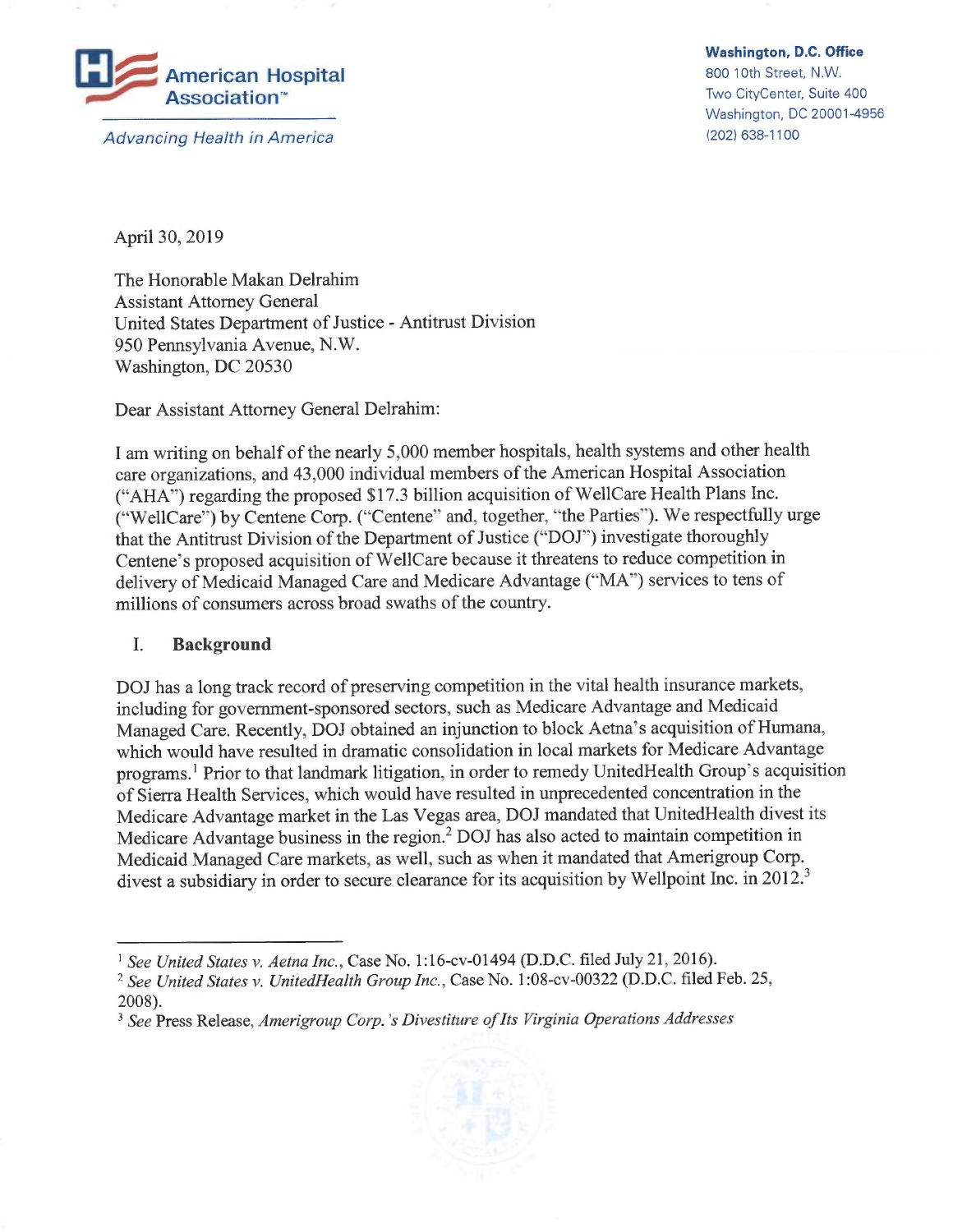The Honorable Makan Delrahim <sup>A</sup>pri130, 2019 Page 2 of 8

<sup>D</sup>OJ's careful review of transactions in the health insurance industry is warranted. As DOJ has <sup>r</sup>ecognized, there are "significant barriers to entry in the individual Medicare Advantage market,"<sup>4</sup> which apply with equal force to the Managed Care market. As DOJ explained in the <sup>A</sup>etna litigation, "the difficulty in building a competitive provider network,'" the need for "a <sup>s</sup>trong brand," and "specific operational expertise and IT infrastructure" are all substantial barriers to entry – each of which is also true in Managed Care. A careful review is also <sup>w</sup>arranted because transactions such as these can adversely impact the quality of care provided to <sup>t</sup>his vulnerable population.

## II. The Parties

## A. Centene

<sup>C</sup>entene is one of the largest health insurance companies focusing on government-sponsored programs in the United States. It is the  $61<sup>st</sup>$ -largest company in the United States – up from  $486<sup>th</sup>$ place in  $2010$  – and the  $210<sup>th</sup>$ -largest in the world. Last year, Centene generated over \$60 billion in revenues across 32 states and 14 million members.

<sup>C</sup>entene is investor-owned and publicly traded. It has been strikingly successful on its own. <sup>F</sup>orbes ranked it the number-one fastest growing company by revenue over a 10-year period. <sup>C</sup>entene touts "strong historical operating performance, size, and scale" that allows it "to grow, diversify and invest" on its own. In fact, it is already "the leader in the four largest Medicaid states" and plans to "increase our Medicaid, Medicare and Health Insurance Marketplace <sup>m</sup>embership through" various independent methods, including "alliances with key providers, outreach efforts, development and implementation of community-specific products."<sup>5</sup> For <sup>e</sup>xample, in 2018, Centene "grew [its] portfolio of Medicare products [by] offering Medicare Advantage . . . in eight new . . . states."<sup>6</sup> While it has grown, it has also developed ways "to <sup>a</sup>chieve efficiencies" so that it can "realize up to \$500 million in savings over a multiyear period. <sup>I</sup>n addition to long-term savings, this initiative will provide us with additional capital to invest in <sup>c</sup>apabilities and technologies that better position Centene for long-term growth, increased margins, and enhanced profitability."7

#### B. We1lCare

<sup>W</sup>e1lCare is a large health insurance company with a presence in all fifty states. It is the fourthlargest provider of Managed Medicaid plans (about 4 million members in 13 states) in the <sup>c</sup>ountry, but is the largest in six of the 13 states in which it offers Medicaid plans. We1lCare is <sup>a</sup>lso the sixth-largest provider of Medicare Advantage plans in the country (545,000 members in <sup>2</sup>1 states). It earned over \$20 billion in revenue last year and expects to grow that figure by about 30 percent, to \$26.3 billion, in 2019.

Department of Justice's Concerns with Wellpoint Inc.'s Proposed Acquisition of Amerigroup, Nov. 28, 2012, https://www.justice.gov/opa/pr/amerigroup-corp-s-divestiture-its-virginia-operations-addressesdepartment-justice-s-concerns.

<sup>&</sup>lt;sup>4</sup> United States v. Aetna Inc., 240 F. Supp. 3d 1, 56 (D.D.C. 2017).

<sup>5</sup> Centene 2019 10-K at 4.

<sup>6</sup> 2018 Annual Report at 3.

Centene 2018 Annual Report at 4.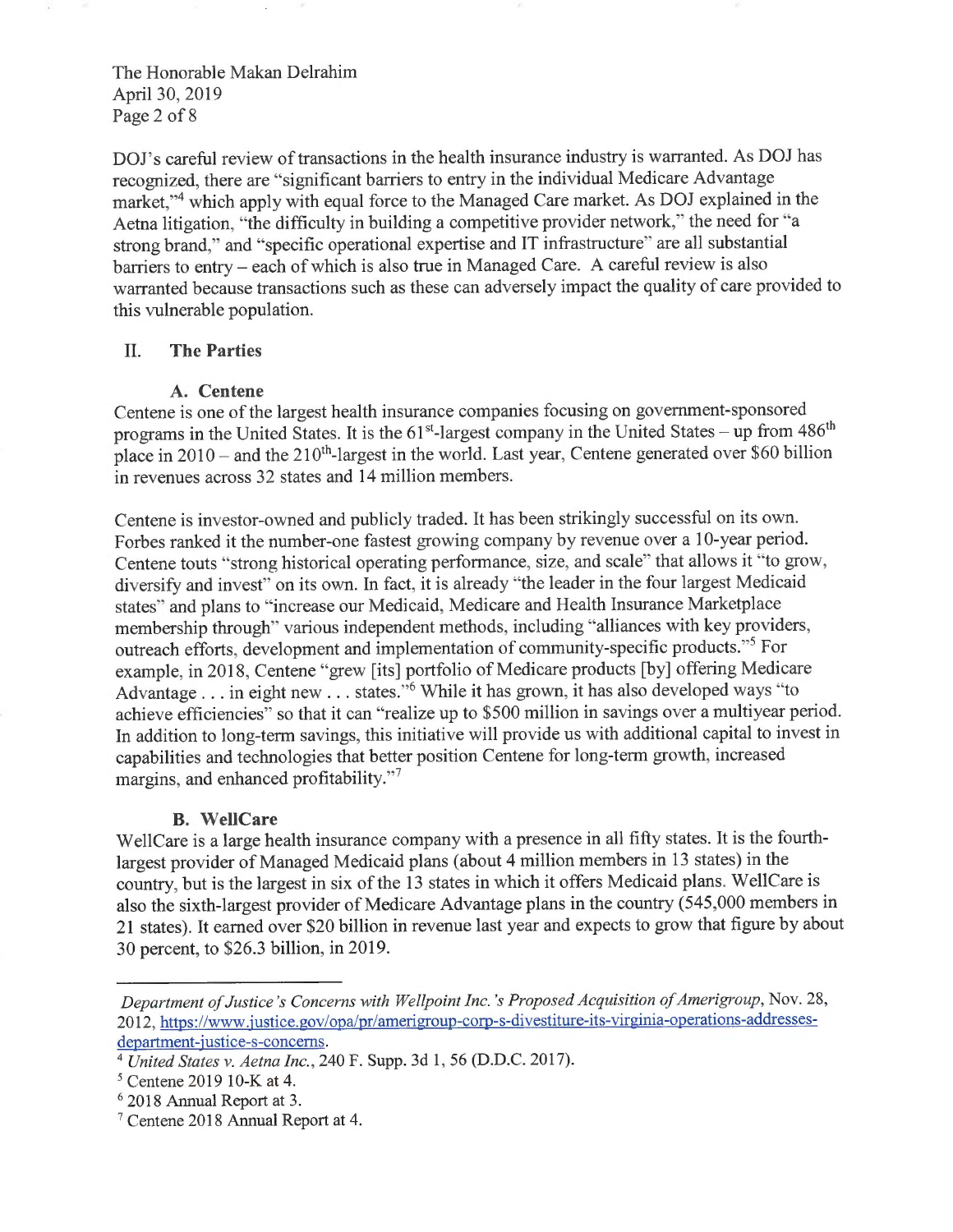The Honorable Makan Delrahim <sup>A</sup>pri130, 2019 Page 3 of 8

<sup>L</sup>ike Centene, We1lCare is well-positioned to continue to grow independently. We1lCare's <sup>A</sup>nnual Report states that the company "is uniquely positioned to serve the[] growing [Medicare Advantage and Medicaid] market segments thanks to its "unique local approach to managed care <sup>c</sup>ombined with [its] high-touch, integrated care model."<sup>8</sup> In fact, in seeking to gain approval of <sup>t</sup>he consent decree in the CVS/Aetna transaction, DOJ recently commended We1lCare for its ability to "compete[] successfully" and grow "organically."<sup>9</sup>

# <sup>I</sup>II. The Transaction is Likely to Reduce Competition in the Provision of Managed Medicaid Services

<sup>M</sup>anaged Medicaid plans are essential to providing health care to tens of millions of the most <sup>v</sup>ulnerable consumers. The program provides health insurance to low-income adults, children, <sup>p</sup>regnant women, elderly adults, and people with disabilities. It is intended "to manage cost, <sup>u</sup>tilization, and quality" by "provid[ing] for the delivery of ...services through contracted <sup>a</sup>rrangements between state Medicaid agencies and managed care organizations (MCOs) that <sup>a</sup>ccept a set per member per month (capitation) payment for these services."<sup>10</sup> As of December  $2018$ , there were 65.85 million Medicaid enrollees,  $\frac{11}{2}$  and over 12.3 million of them were <sup>e</sup>nrolled in a program offered by the Parties.

<sup>T</sup>he Parties are well aware that their transaction raises significant antitrust issues in the Managed <sup>M</sup>edicaid sector. In response to antitrust concerns raised by a market analyst during the <sup>c</sup>onference call announcing the proposed transaction on March 27, 2019, Kevin J. Counihan, <sup>C</sup>entene's Senior Vice President of Products, expressed optimism that the proposed transaction would win antitrust clearance because "we don't set the rates, the rates is set by the state."<sup>12</sup> In <sup>f</sup>act, as the Parties know, DOJ has consistently rejected the argument that government regulation <sup>o</sup>f health insurance rates in any way justifies less aggressive scrutiny of health insurance mergers. As you noted in a recent speech, "short-term price effects are only one aspect of <sup>c</sup>onsumer welfare analysis.

 $11$  December 2018 Medicaid & CHIP Enrollment Data Highlights,

<sup>&</sup>lt;sup>8</sup> WellCare 2018 Annual Report: Year in Review,

http://ir.wellcare.com/interactive/newlookandfeel/4091918/performancewithpurpose/wellcare2018/letter. html.

<sup>&</sup>lt;sup>9</sup> Response of Plaintiff United States to Public Comments on the Proposed Final Judgment 14, United States v. CVS Health Corp., Case No. 1:18-cv-02340-RJL, ECF No. 56 (D.D.C. filed Feb. 13, 2019), available at https://www.justice.gov/atr/case-document/file/1131901/download.

<sup>&</sup>lt;sup>10</sup> Medicaid, Managed Care, https://www.medicaid.gov/medicaid/managed-care/index.html (last visited Apr. 18, 2019).

https://www.medicaid. gov/medicaid/program-information/medicaid-and-chip-enrol lment-data/reporthighlights/index.html.

<sup>&</sup>lt;sup>12</sup> Centene Corporation M&A Call Transcript at 9, S&P Global Market Intelligence, Mar. 27, 2019.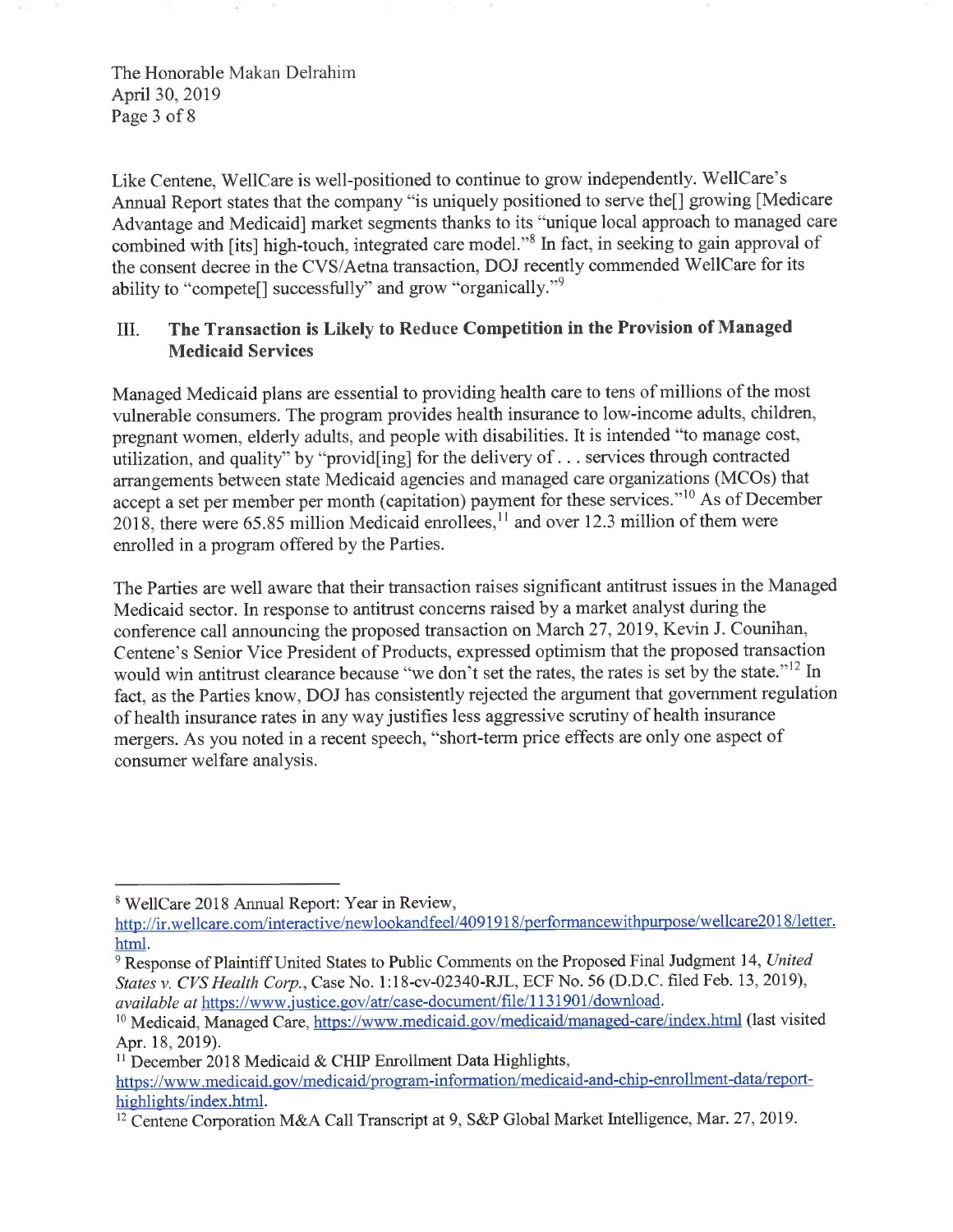The Honorable Makan Delrahim <sup>A</sup>pri130, 2019 <sup>P</sup>age 4 of 8

<sup>C</sup>onsumer welfare, including quality and innovation effects, ultimately depends on wellfunctioning competitive markets." $13$ 

<sup>P</sup>redictably, Centene revised its stance and appeared to acknowledge that its proposed <sup>a</sup>cquisition of We1lCare will have anticompetitive effects. One week after the proposed deal was <sup>a</sup>nnounced, Centene CEO Michael Neidorff admitted that "[t]here are two states, Nebraska and <sup>M</sup>issouri, where there's three plans, and Wel]Care's one, we're one .... We know one of the <sup>p</sup>lans is going to have to be divested."<sup>14</sup> This concession flatly undermines Centene's early <sup>p</sup>osition that government regulation of rates should justify antitrust approval.

<sup>N</sup>eidorff's concession likely understates the remedies that will be necessary to cure the <sup>c</sup>ompetitive concerns. Medicaid patients in Illinois, Florida, Georgia, Kentucky, and likely other <sup>s</sup>tates will also suffer from dramatically increased concentration if the Parties are permitted to combine. For example, without DOJ intervention, "The companies [would] collectively control <sup>a</sup>bout half of the Medicaid market in Illinois and Florida,"15 and about 61 percent in Georgia.16 In addition, the proposed transaction will enhance the Parties' dominance of the Medicaid market <sup>i</sup>n Kentucky. As We1lCare explained to investors last year, it has the "#1 membership market <sup>s</sup>hare'" for Medicaid in Kentucky.

<sup>&</sup>lt;sup>13</sup> Assistant Attorney General Makan Delrahim Delivers Remarks at George Mason Law Review 22nd Annual Antitrust Symposium, Feb. 15, 2019, https://www.justice.gov/opa/speech/assistant-attorneygeneral-makan-delrahim-delivers-remarks-george-mason-law-review-22nd.

<sup>&</sup>lt;sup>14</sup> John Tozzi, Centene CEO Expects Divestitures in Two States for WellCare Deal, BLOOMBERG LAW, Apr. 4, 2019, https://news.bloomberglaw.com/mergers-and-antitrust/centene-ceo-expects-divestitures-intwo-states-for-wellcare-deal. If this acquisition were permitted to proceed, the resulting company is <sup>p</sup>rojected to enroll 78% of Medicaid beneficiaries in Missouri based on plan data through February 2019.

<sup>&</sup>lt;sup>15</sup> Bob Herman, *The antitrust questions behind the Centene-WellCare deal*, AXIOS, Apr. 11, 2019, <sup>h</sup>ttps://www.axios.com/centene-wellcare-merger-medicaid-antitrust-71220685-ad34-41 ba-bef7- Oaadeee5bb92.htm1.

 $\frac{16}{16}$  See Samantha Liss, Centene, WellCare union likely to raise antitrust concerns, HEALTHCARE DIVE, Mar. 29, 2019, https://www.healthcaredive.com/news/centene-wellcare-union-likely-to-raise-antitrustconcerns/551479/. See also Shelby Livingston, Why Medicaid and ACA kingpin Centene wants to buy <sup>r</sup>ival WellCare, MODERN HEALTHCARE, Mar. 30, 2019,

https://www.modernhealthcare.com/insurance/whv-medicaid-and-aca-kingpin-centene-wants-buy-rivalwellcare.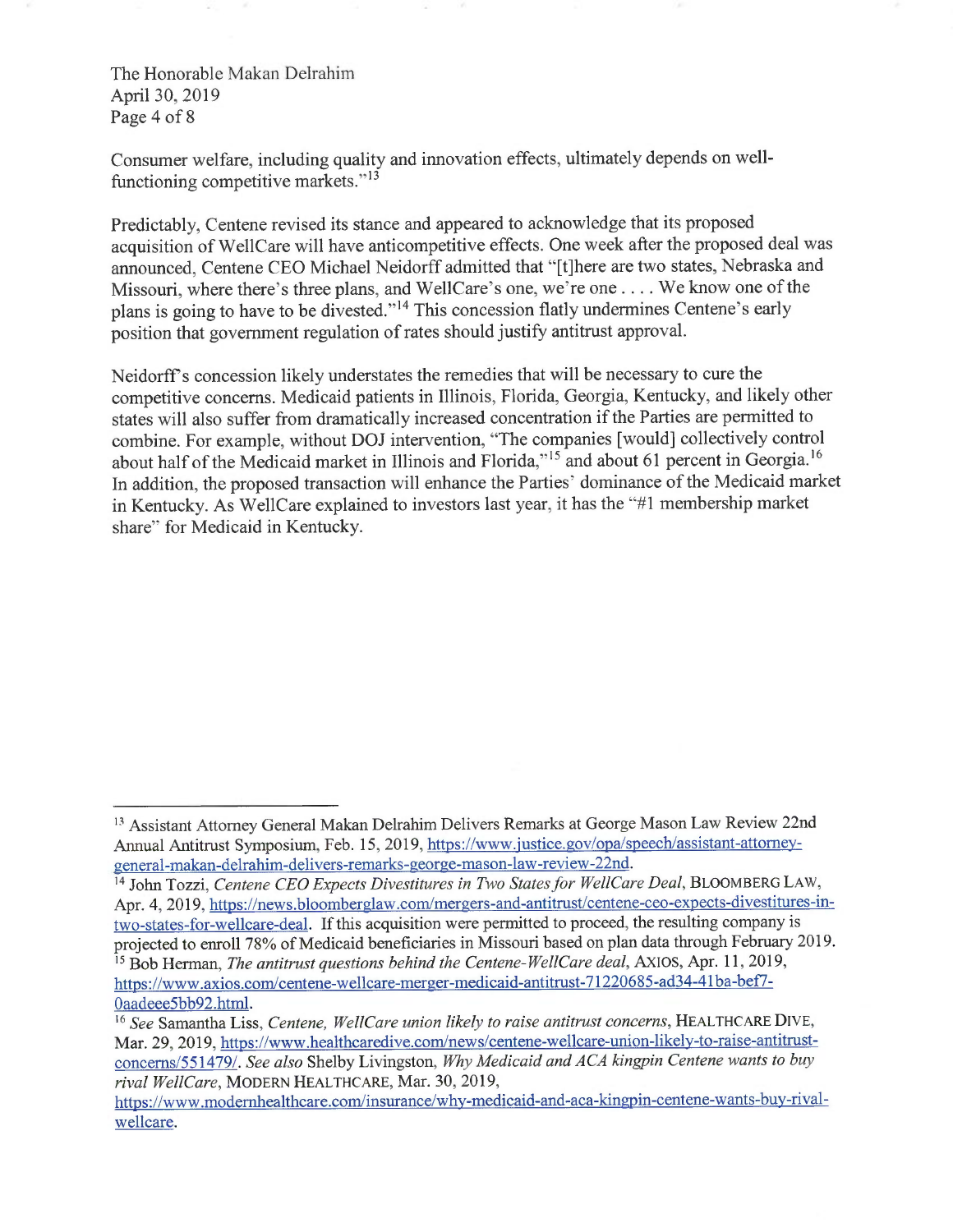The Honorable Makan Delrahim <sup>A</sup>pri130, 2019 <sup>P</sup>age 5 of 8



<sup>W</sup>ellCare's top position is especially problematic under the circumstances because the Parties <sup>o</sup>verlap in the Medicaid market in Kentucky, as Centene illustrated in its investor presentation touting the deal.



<sup>17</sup> Investor Presentation, WellCare Equity Offering for Meridian Transaction 5, Aug. 2018, http://ir.wellcare.com/Cache/1001240970.PDF?O=PDF&T=&Y=&D=&FID=1001240970&iid=4091918.

<sup>18</sup> Creating a Premier Healthcare Enterprise Focused on Government-Sponsored Healthcare Programs, Mar. 27, 2019, https://investors.centene.com/static-files/f2dd6396-af84-422a-a838-f6cb7ad2cc0c.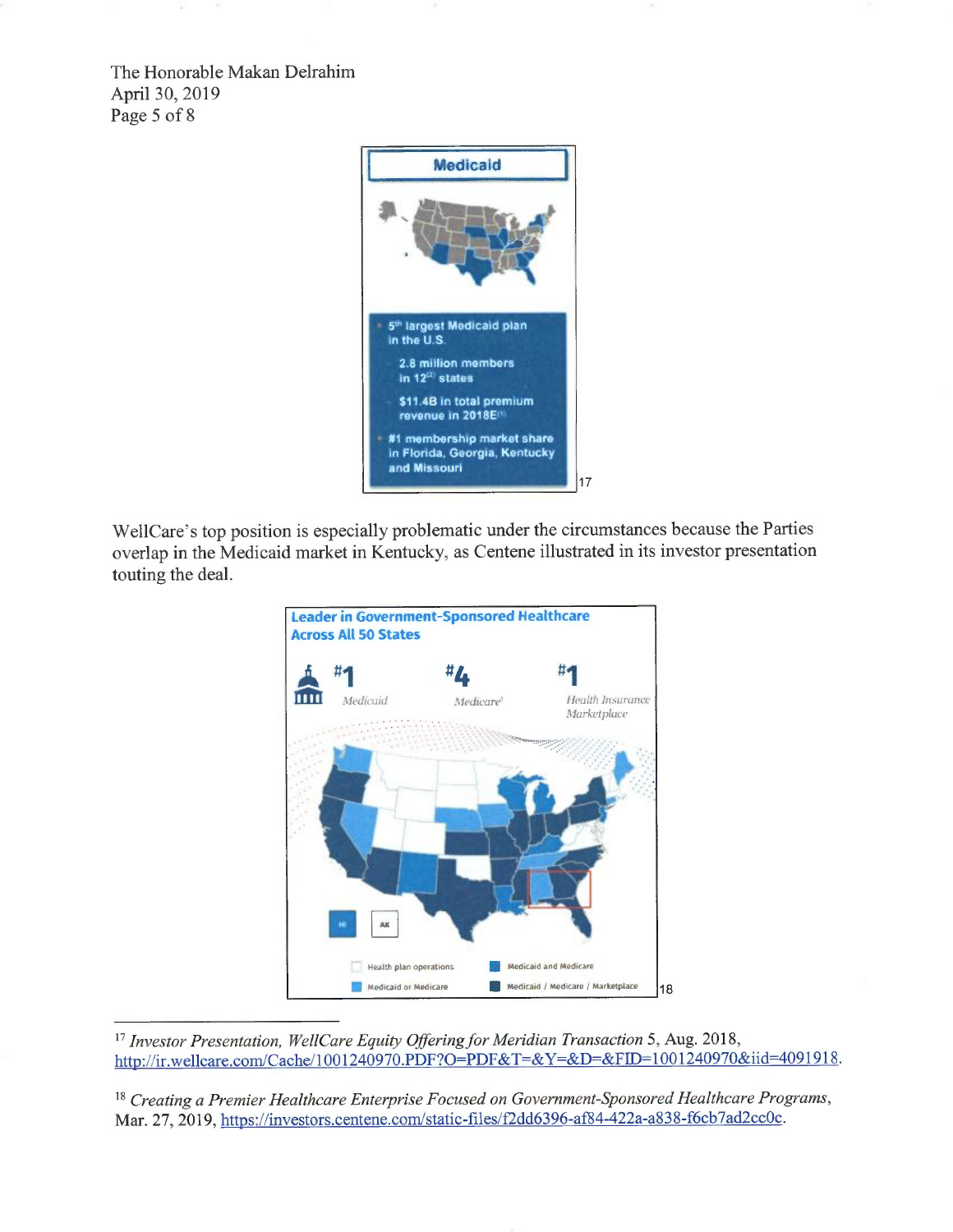The Honorable Makan Delrahim <sup>A</sup>pri130, 2019 <sup>P</sup>age 6 of 8

<sup>T</sup>he anticompetitive effects of the transaction are also likely to extend to other states. More and <sup>m</sup>ore states are moving towards a Managed Care model for their Medicaid programs in an <sup>a</sup>ttempt to control costs. Accordingly, DOJ must carefully scrutinize the transaction's present <sup>a</sup>nd future competition between the Parties to win state contracts. For example, North Carolina <sup>r</sup>ecently "join[ed] the ranks of other large states in embracing Medicaid managed care" and awarded contracts to just five companies  $-$  two of which are the Parties.<sup>19</sup>

<sup>I</sup>t is uniquely important to maintain states' choices in the Managed Care market because, unlike <sup>a</sup> <sup>t</sup>ypical market for a good or service, federal law mandates (with limited exceptions) that states <sup>o</sup>ffer at least two Managed Care options.<sup>20</sup> Although Centene's Mr. Counihan cited this regulatory requirement as a point in *favor* of antitrust clearance,<sup>21</sup> the reality is just the <sup>o</sup>pposite.<sup>22</sup> Providers compete for state contracts, and this competition gives states more options <sup>a</sup>nd benefits consumers. Removing one of those very few options is problematic for competition in the market for state-level Managed Care contracts. Moreover, there are already strong <sup>i</sup>ndications that the Managed Care market lacks sufficient competition, for example in Iowa, <sup>w</sup>here per-member costs skyrocketed in the wake of that state's transition to a Managed Care model.<sup>23</sup>

## IV. The Provision of Medicare Advantage of Plans

<sup>D</sup>OJ should also investigate if the transaction is likely to substantially reduce competition in the <sup>s</sup>ale of Medicare Advantage plans. Over 20 million people obtain their health insurance through <sup>M</sup>A, and that number is growing rapidly: The total MA population has almost doubled since

<sup>&</sup>lt;sup>19</sup> Bob Herman, North Carolina outsources Medicaid to 5 private companies, AXIOS, Feb. 4, 2019, <sup>h</sup>ttps://www.axios.com/north-caroling-medicaid-awards-first-contracts-7acacc6d-904a-4760-afl <sup>b</sup>fl208aaefb44.htm1.

<sup>&</sup>lt;sup>20</sup> See Section 1932 of the Social Security Act, 42 U.S.C § 1396u-2(a)(3) ("A State must permit an <sup>i</sup>ndividual to choose a managed care entity from not less than two such entities"); 42 C.F.R. §438.52(a) (rule implementing  $42 \text{ U.S. C} \$  1396u-2(a)(3)).

<sup>&</sup>lt;sup>21</sup> Centene Corporation M&A Call Transcript at 9, S&P Global Market Intelligence, Mar. 27, 2019.

<sup>&</sup>lt;sup>22</sup> See Samantha Liss, Centene, WellCare union likely to raise antitrust concerns, HEALTHCARE DIVE, <sup>M</sup>ar. 29, 2019, https://www.healthcaredive.com/news/centene-wellcare-union-likely-to-raise-antitrustconcerns/551479/ (quoting former FTC economist Dr. Chris Garmon, now a Senior Consultant at <sup>C</sup>ompass Lexecon, as stating "The market may not function like commercial health insurance, but the <sup>s</sup>tate is still a customer, and like customers in other markets, states could be harmed by a loss of <sup>c</sup>ompetition. For example, if companies bid to be awarded a Medicaid contract, a reduction in the number <sup>o</sup>f bidders could lead to less desirable bids from the state's point of view.").

<sup>&</sup>lt;sup>23</sup> See Tony Leys, Iowa Medicaid's per-member cost increases nearly triple since privatization, DES <sup>M</sup>OINES REGISTER, Sept. 19, 2018,

https://www.desmoinesregister.com/story/news/health/2018/09/19/iowa-medicaid-cost-increases-nearlytriple-under-privatized-managed-care-legislature-kim-reynolds/ 1293372002/.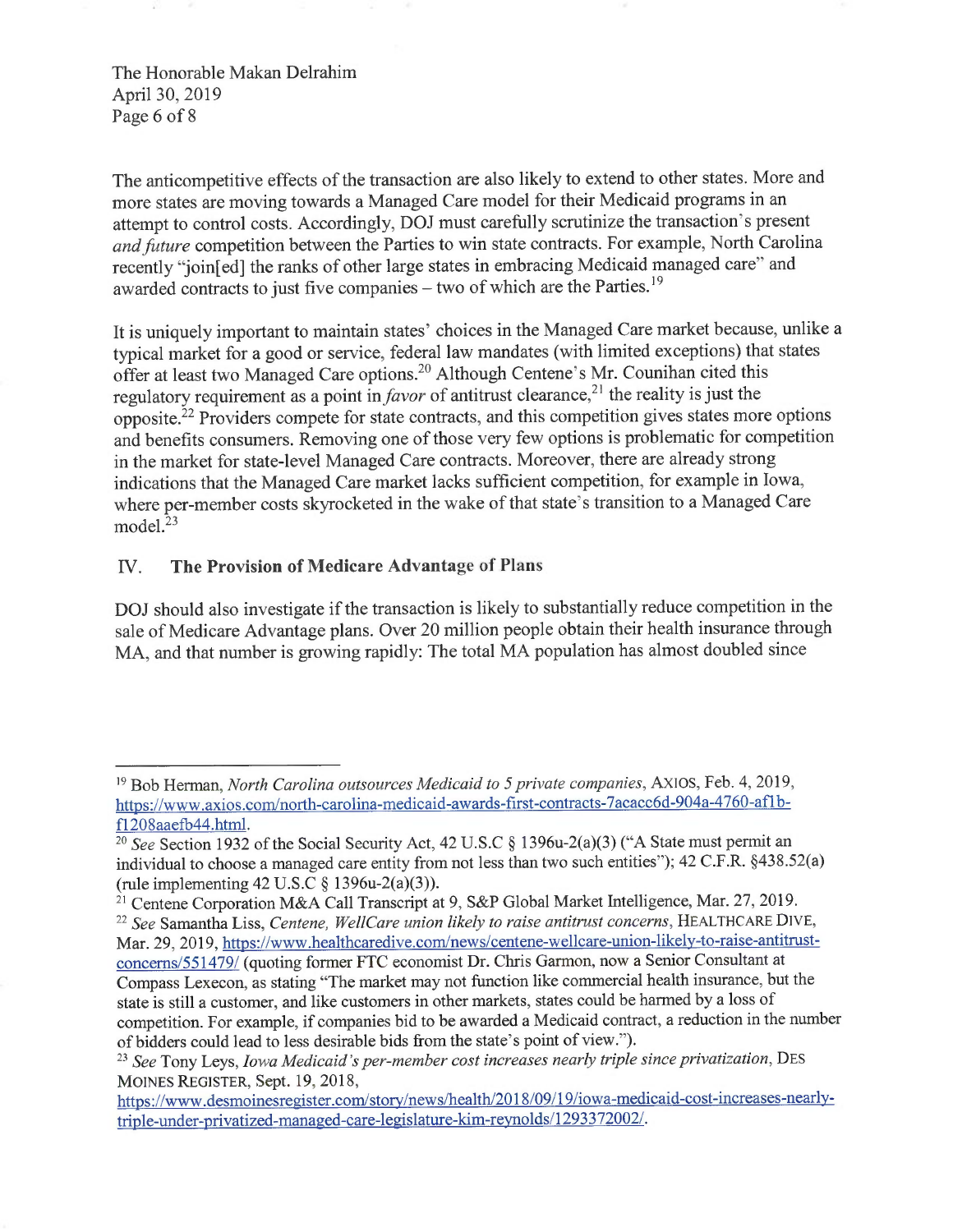The Honorable Makan Delrahim <sup>A</sup>pri130, 2019 <sup>P</sup>age 7 of 8

<sup>2</sup>009, and the share of Medicare beneficiaries who are enrolled in MA is up over 50 percent from <sup>22</sup> percent to 34 percent during that same timeframe.<sup>24</sup>

<sup>A</sup>s of January, more than 857,000 seniors were enrolled in MA plans operated by Centene and WellCare.<sup>25</sup> The deal would not only eliminate current competition between them in the MA market, it <sup>a</sup>lso would eliminate the possibility of future competition between them.

<sup>N</sup>ot only do the Parties overlap already, but both have strong records of organic MA growth and believe <sup>t</sup>hat they are capable of continuing to grow their MA businesses independently. For example, as noted <sup>a</sup>bove, Centene plans to grow organically in MA via "alliances with key providers, outreach efforts, <sup>d</sup>evelopment and implementation of community-specific products,"<sup>26</sup> and in 2018 it offered MA in eight new states.<sup>27</sup> Similarly, WellCare experienced "9.3% organic membership growth in 2017" in its MA <sup>p</sup>lans, which it followed in 2018 with "[n]ew state and county expansions' in 2018.<sup>28</sup> Since it acquired Meridian last year, WellCare is the sixth-largest MA plan in the country.<sup>29</sup> That <sup>t</sup>ransaction solidified its ability to continue to grow in the MA space. As WellCare noted in August 2018, acquiring Meridian "[s]trengthen[ed] existing business and position[ed] WellCare for future growth."30 <sup>T</sup>housands of the MA accounts that We1lCare acquired from Meridian are in states where We1lCare and Centene have considerable overlap, such as Illinois, Indiana, Michigan, and Ohio.<sup>31</sup> Considering that WellCare already was active in MA in Illinois prior to acquiring Meridian,<sup>32</sup> Centene's proposed <sup>a</sup>cquisition of We1lCare would mean that three separate Illinois MA plans would have consolidated into <sup>o</sup>ne in a span of less than a year.

<sup>T</sup>here have been other indications that the Parties will increasingly compete against each other in the MA <sup>s</sup>pace. Their attempts to purchase Aetna's MA business, which was reported by multiple industry sources,<sup>33</sup> illustrate their intent to compete against each other in MA. When Aetna was reportedly <sup>c</sup>ontemplating divesting its MA business during antitrust review of its proposed acquisition of <sup>H</sup>umana, Centene and We1lCare reportedly competed against each other to be the prospective <sup>d</sup>ivestiture purchaser. If true, those reports illustrate Centene and We1lCare hope to enroll the <sup>e</sup>xact same consumers in the exact same plans.

http://ir.wellcare.com/Cache/1001240970.PDF?O=PDF&T=&Y=&D=&FID=1001240970&iid=4091918.  $30$  *Id.* at 15.

<sup>&</sup>lt;sup>24</sup> Gretchen Jacobson, Anthony Damico, and Tricia Neuman, A Dozen Facts About Medicare Advantage, HENRY J KAISER FAMILY FOUNDATION, Nov. 13, 2018, https://www.kff.org/medicare/issue-brief/adozen-facts-about-medicare-advantage/.

<sup>&</sup>lt;sup>25</sup> Shelby Livingston, Why Medicaid and ACA kingpin Centene wants to buy rival WellCare, MODERN HEALTHCARE, Mar. 30, 2019, https://www.modernhealthcare.com/insurance/whv-medicaid-and-acakingpin-centene-wants-buv-rival-wellcare.

<sup>2</sup>6 Centene 2019 10-K at 4.

 $27$  Centene 2018 Annual Report at 3.

<sup>&</sup>lt;sup>28</sup> Investor Presentation, WellCare Equity Offering for Meridian Transaction 5, Aug. 2018, http://ir.wellcare.com/Cache/1001240970.PDF?O=PDF&T=&Y=&D=&FID=1001240970&iid=4091918. <sup>29</sup> Investor Presentation, WellCare Equity Offering for Meridian Transaction 5, Aug. 2018,

 $^{31}$  *Id.* at 14.

 $\frac{32}{2}$  See WellCare 2018 10-K at 4, 12.

<sup>&</sup>lt;sup>33</sup> Carl O'Donnell & Caroline Humer, Exclusive: WellCare, Centene make offers for Aetna assets sources, REUTERS, July 9, 2016, https://www.reuters.com/article/us-aetna-divestiture-idUSKCN0ZP0TG; <sup>E</sup>van Sweeney, WellCare has a lot to gain in Aetna-Humana merger, FIERCEHEALTHCARE, July 13, 2016, https://www.fiercehealthcare.com/payer/wellcare-has-a-lot-to-gain-aetna-humana-merger.